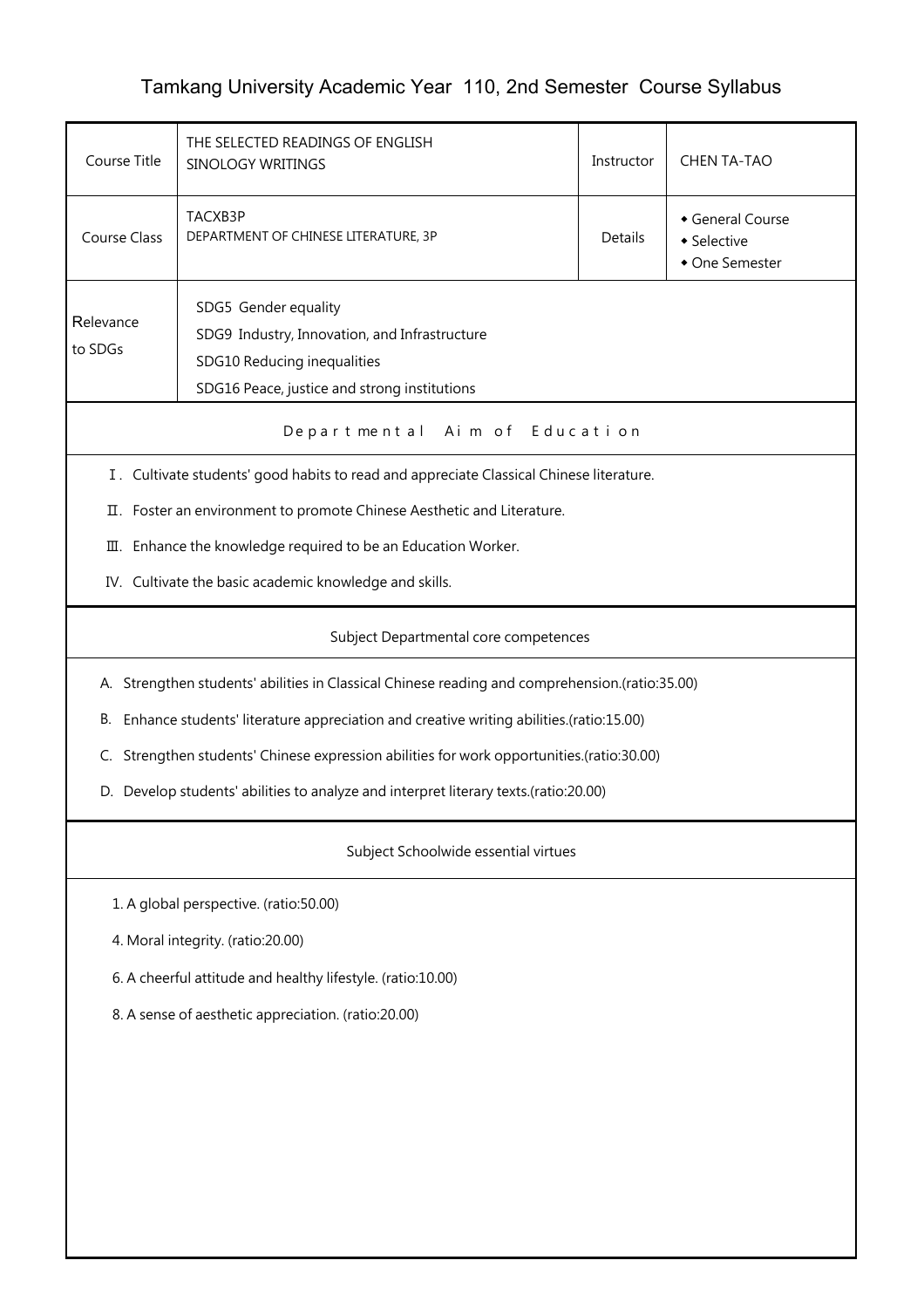|                                                               | Course<br>Introduction                                                          |                                                                                            |                                                   | (英) This course introduces selected Chinese studies articles in English. Two<br>articles concerning traditional Chinese societies and modern literature in the<br>May-forth period written by influential scholars will be focused on. |                                       |  |  |
|---------------------------------------------------------------|---------------------------------------------------------------------------------|--------------------------------------------------------------------------------------------|---------------------------------------------------|----------------------------------------------------------------------------------------------------------------------------------------------------------------------------------------------------------------------------------------|---------------------------------------|--|--|
|                                                               |                                                                                 |                                                                                            |                                                   | The correspondences between the course's instructional objectives and the cognitive, affective,                                                                                                                                        |                                       |  |  |
|                                                               |                                                                                 |                                                                                            |                                                   | and psychomotor objectives.                                                                                                                                                                                                            |                                       |  |  |
|                                                               |                                                                                 |                                                                                            |                                                   | Differentiate the various objective methods among the cognitive, affective and psychomotor                                                                                                                                             |                                       |  |  |
|                                                               |                                                                                 |                                                                                            | domains of the course's instructional objectives. |                                                                                                                                                                                                                                        |                                       |  |  |
|                                                               |                                                                                 |                                                                                            |                                                   | I. Cognitive: Emphasis upon the study of various kinds of knowledge in the cognition of                                                                                                                                                |                                       |  |  |
|                                                               |                                                                                 |                                                                                            |                                                   | the course's veracity, conception, procedures, outcomes, etc.                                                                                                                                                                          |                                       |  |  |
|                                                               |                                                                                 |                                                                                            | morals, attitude, conviction, values, etc.        | II. Affective: Emphasis upon the study of various kinds of knowledge in the course's appeal,                                                                                                                                           |                                       |  |  |
|                                                               |                                                                                 |                                                                                            |                                                   | III. Psychomotor: Emphasis upon the study of the course's physical activity and technical                                                                                                                                              |                                       |  |  |
|                                                               |                                                                                 | manipulation.                                                                              |                                                   |                                                                                                                                                                                                                                        |                                       |  |  |
|                                                               |                                                                                 |                                                                                            |                                                   |                                                                                                                                                                                                                                        |                                       |  |  |
|                                                               |                                                                                 |                                                                                            | <b>Teaching Objectives</b>                        |                                                                                                                                                                                                                                        | objective methods                     |  |  |
| No.                                                           |                                                                                 |                                                                                            |                                                   |                                                                                                                                                                                                                                        |                                       |  |  |
| $\mathbf{1}$                                                  | To let the students know the concept of the development of Chinese<br>Affective |                                                                                            |                                                   |                                                                                                                                                                                                                                        |                                       |  |  |
|                                                               | literature in English                                                           |                                                                                            |                                                   |                                                                                                                                                                                                                                        |                                       |  |  |
|                                                               |                                                                                 |                                                                                            |                                                   | The correspondences of teaching objectives : core competences, essential virtues, teaching methods, and assessment                                                                                                                     |                                       |  |  |
|                                                               |                                                                                 |                                                                                            |                                                   |                                                                                                                                                                                                                                        |                                       |  |  |
|                                                               | Core Competences                                                                |                                                                                            | <b>Essential Virtues</b>                          | <b>Teaching Methods</b>                                                                                                                                                                                                                | Assessment                            |  |  |
| No.                                                           |                                                                                 |                                                                                            |                                                   |                                                                                                                                                                                                                                        |                                       |  |  |
| 1                                                             | ABCD                                                                            |                                                                                            | 1468                                              | Lecture                                                                                                                                                                                                                                | Study Assignments,                    |  |  |
|                                                               |                                                                                 |                                                                                            |                                                   |                                                                                                                                                                                                                                        | Report(including oral and<br>written) |  |  |
|                                                               |                                                                                 |                                                                                            |                                                   | Course Schedule                                                                                                                                                                                                                        |                                       |  |  |
|                                                               |                                                                                 |                                                                                            |                                                   |                                                                                                                                                                                                                                        |                                       |  |  |
| Week                                                          | Date                                                                            |                                                                                            |                                                   | <b>Course Contents</b>                                                                                                                                                                                                                 | <b>Note</b>                           |  |  |
| 1                                                             | $111/02/21$ ~                                                                   |                                                                                            | Introduction (課程介紹)                               |                                                                                                                                                                                                                                        |                                       |  |  |
|                                                               | 111/02/25                                                                       |                                                                                            |                                                   |                                                                                                                                                                                                                                        |                                       |  |  |
| $\overline{2}$                                                |                                                                                 |                                                                                            |                                                   |                                                                                                                                                                                                                                        |                                       |  |  |
| 1800-1911 ( 劍橋中國史: 晚清)1                                       |                                                                                 |                                                                                            |                                                   |                                                                                                                                                                                                                                        |                                       |  |  |
| $111/03/07$ ~                                                 |                                                                                 |                                                                                            |                                                   |                                                                                                                                                                                                                                        |                                       |  |  |
|                                                               | 111/03/11                                                                       |                                                                                            | 1800-1911 ( 劍橋中國史: 晚清)2                           |                                                                                                                                                                                                                                        |                                       |  |  |
|                                                               | $111/03/14$ ~                                                                   |                                                                                            |                                                   |                                                                                                                                                                                                                                        |                                       |  |  |
| The Cambridge history of China late Ch' ing<br>4<br>111/03/18 |                                                                                 |                                                                                            |                                                   |                                                                                                                                                                                                                                        |                                       |  |  |
| 1800-1911 ( 劍橋中國史: 晚清)3                                       |                                                                                 |                                                                                            |                                                   |                                                                                                                                                                                                                                        |                                       |  |  |
| 3                                                             | $111/02/28$ ~<br>111/03/04                                                      | The Cambridge history of China late Ch' ing<br>The Cambridge history of China late Ch' ing |                                                   |                                                                                                                                                                                                                                        |                                       |  |  |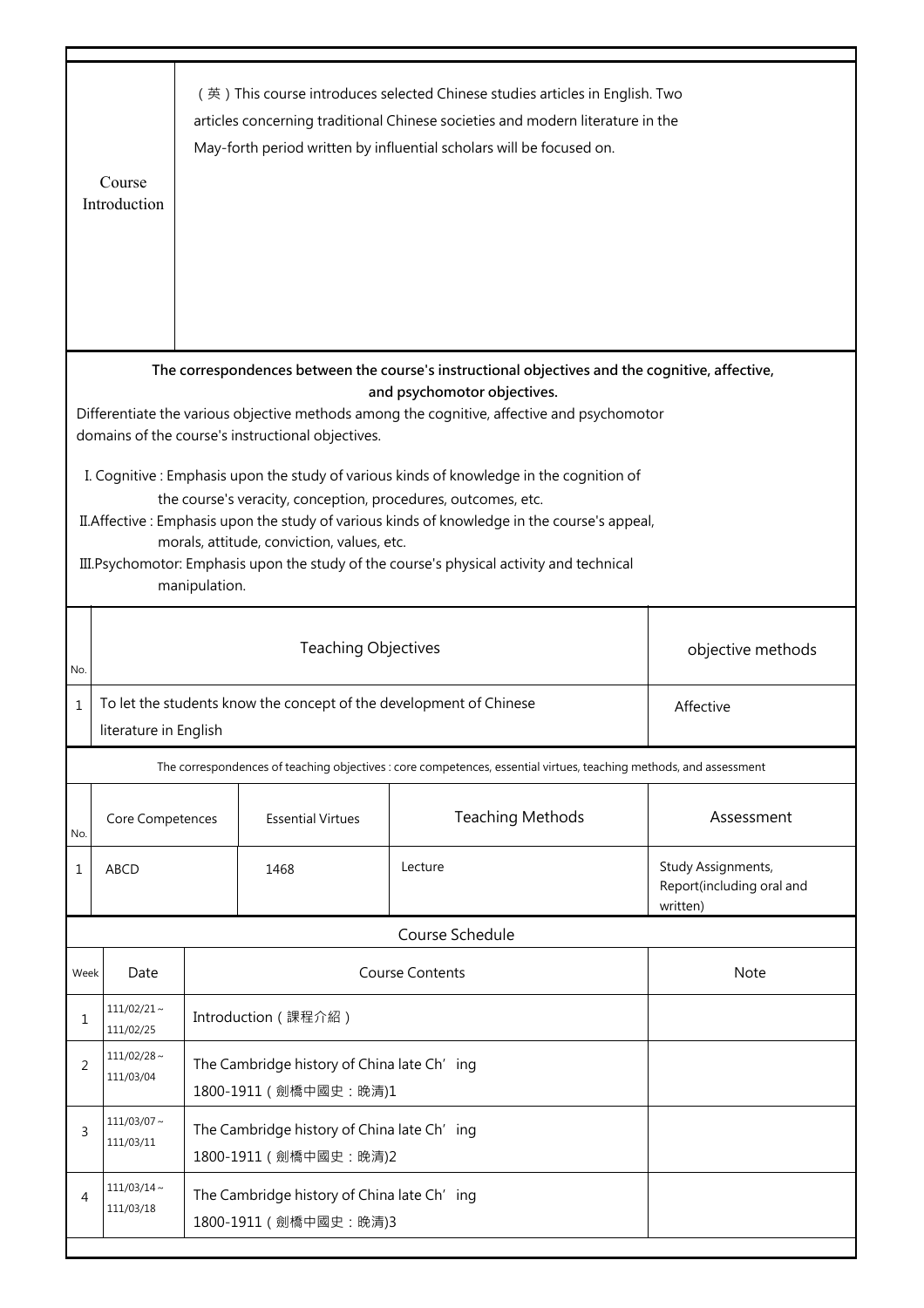| 5                                          | $111/03/21 \sim$<br>111/03/25                 | The Cambridge history of China late Ch' ing<br>1800-1911 ( 劍橋中國史: 晚清)4                                                                                                                         |  |  |
|--------------------------------------------|-----------------------------------------------|------------------------------------------------------------------------------------------------------------------------------------------------------------------------------------------------|--|--|
| 6                                          | $111/03/28$ ~<br>111/04/01                    | <b>Spring Break</b>                                                                                                                                                                            |  |  |
| 7                                          | $111/04/04 \sim$<br>111/04/08                 | The Cambridge history of China late Ch' ing<br>1800-1911 ( 劍橋中國史: 晚清)5                                                                                                                         |  |  |
| 8                                          | $111/04/11 \sim$<br>111/04/15                 | The Cambridge history of China late Ch' ing<br>1800-1911 ( 劍橋中國史: 晚清)6                                                                                                                         |  |  |
| 9                                          | $111/04/18$ ~<br>111/04/22                    | The Cambridge history of China late Ch' ing<br>1800-1911 ( 劍橋中國史: 晚清)7                                                                                                                         |  |  |
| 10                                         | $111/04/25$ ~<br>111/04/29                    | Midterm Exam Week                                                                                                                                                                              |  |  |
| 11                                         | $111/05/02$ ~<br>111/05/06                    | Traditional style popular urban fiction in 1910s-20s, 1                                                                                                                                        |  |  |
| 12                                         | $111/05/09$ ~<br>111/05/13                    | Traditional style popular urban fiction in 1910s-20s, 2                                                                                                                                        |  |  |
| 13                                         | $111/05/16$ ~<br>111/05/20                    | Traditional style popular urban fiction in 1910s-20s, 3                                                                                                                                        |  |  |
| 14                                         | $111/05/23$ ~<br>111/05/27                    | Traditional style popular urban fiction in 1910s-20s, 4                                                                                                                                        |  |  |
| 15                                         | $111/05/30$ ~<br>111/06/03                    | Traditional style popular urban fiction in 1910s-20s, 5                                                                                                                                        |  |  |
| 16                                         | $111/06/06$ ~<br>111/06/10                    | Traditional style popular urban fiction in 1910s-20s, 6                                                                                                                                        |  |  |
| 17                                         | $111/06/13$ ~<br>111/06/17                    | Traditional style popular urban fiction in 1910s-20s, 7                                                                                                                                        |  |  |
| 18                                         | $111/06/20$ ~<br>Final Exam Week<br>111/06/24 |                                                                                                                                                                                                |  |  |
| Requirement                                |                                               | Attendance and participation are expected (請務必出席參與)<br>1.<br>Oral comments are encouraged (請踴躍發言)<br>2.                                                                                        |  |  |
|                                            | <b>Teaching Facility</b>                      | Computer, Projector                                                                                                                                                                            |  |  |
| Textbooks and<br><b>Teaching Materials</b> |                                               | 講義 hand out material                                                                                                                                                                           |  |  |
| References                                 |                                               | Cambridge History of China Late Ch'ing 180-1911. Merle Goldman(ed.) Modern Chinese<br>Literature in the May Fourth Era (五四時期的現代中國文學) Harvard University, 1977                                  |  |  |
| Number of<br>Assignment(s)                 |                                               | (Filled in by assignment instructor only)<br>1                                                                                                                                                 |  |  |
| Grading<br>Policy                          |                                               | $\blacklozenge$ Midterm Exam: 40.0 %<br>Attendance:<br>20.0 %<br>◆ Mark of Usual:<br>%<br>$\blacktriangleright$ Final Exam:<br>40.0 %<br>$\rightarrow$ 0ther $\langle \quad \rangle$ :<br>$\%$ |  |  |
|                                            |                                               |                                                                                                                                                                                                |  |  |